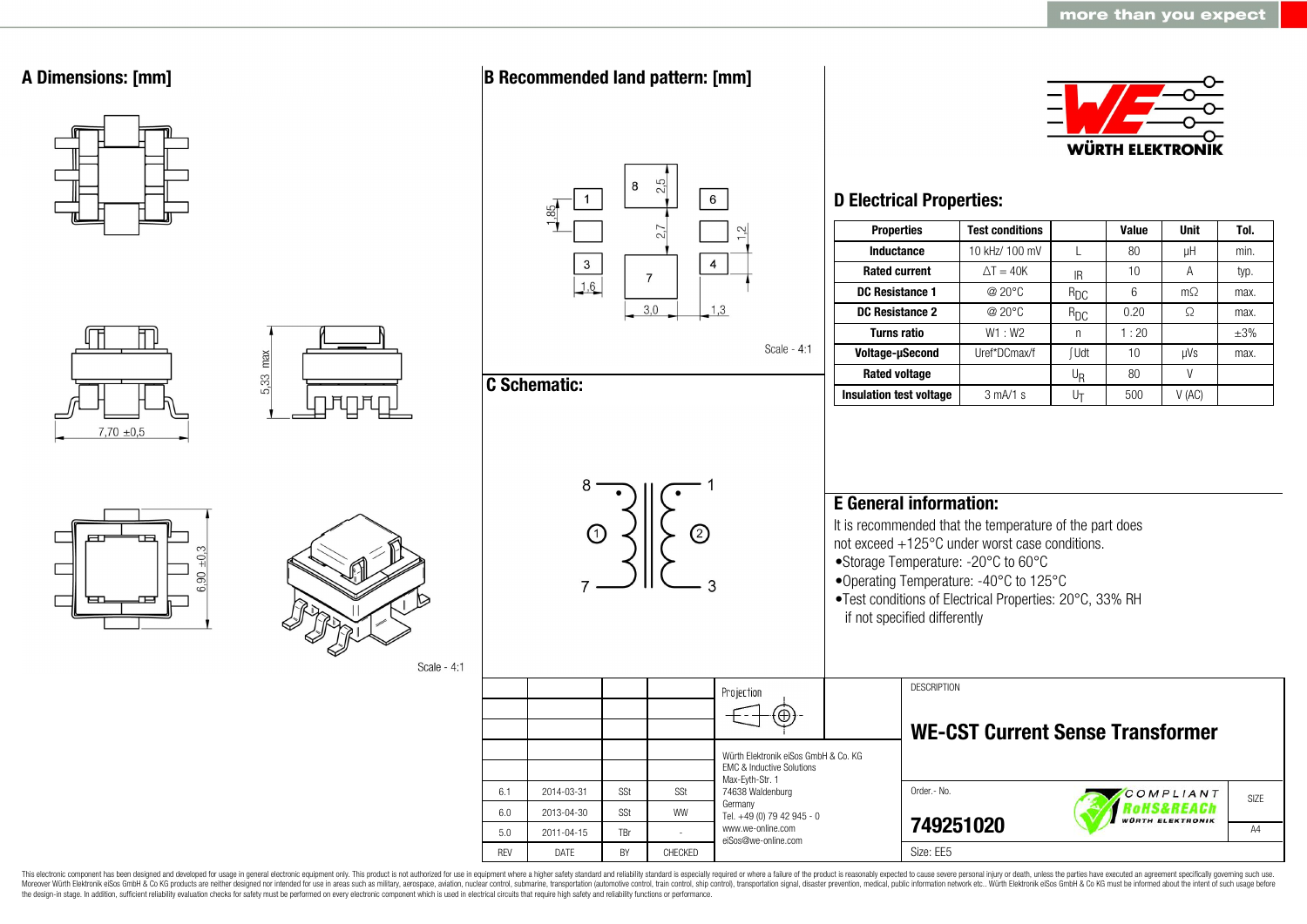# **H Soldering Specifications:**



# $T_{p}$  $T_c - 5$ °C Max. Ramp Up Rate = 3°C/s Max. Ramp Down Rate = 6°C/s ⇑  $\mathsf{T}_\mathsf{L}$ t. Preheat Area smax Temperature  $T_{\text{smin}}$ 25 Time 25°C to Peak Time  $\implies$

# **H1: Classification Reflow Profile for SMT components: H2: Classification Reflow Profiles**

| <b>Profile Feature</b>                                                                                                                        | <b>Pb-Free Assembly</b>                             |  |  |
|-----------------------------------------------------------------------------------------------------------------------------------------------|-----------------------------------------------------|--|--|
| Preheat<br>- Temperature Min (T <sub>smin</sub> )<br>- Temperature Max (T <sub>Smax</sub> )<br>- Time $(t_s)$ from $(T_{smin}$ to $T_{smax})$ | $150^{\circ}$ C<br>$200\degree C$<br>60-120 seconds |  |  |
| Ramp-up rate $(T_1$ to $T_p$ )                                                                                                                | 3°C/ second max.                                    |  |  |
| Liquidous temperature $(T1)$<br>Time $(tl)$ maintained above T <sub>1</sub>                                                                   | $217^{\circ}$ C<br>$60-150$ seconds                 |  |  |
| Peak package body temperature $(Tp)$                                                                                                          | See Table H <sub>3</sub>                            |  |  |
| Time within 5°C of actual peak temperature $(tn)$                                                                                             | 20-30 seconds                                       |  |  |
| Ramp-down rate $(T_P$ to $T_I$ )                                                                                                              | $6^{\circ}$ C/ second max.                          |  |  |
| Time 25°C to peak temperature                                                                                                                 | 8 minutes max.                                      |  |  |

refer to IPC/JEDEC J-STD-020D

# **H3: Package Classification Reflow Temperature**

|                         | <b>Package Thickness</b> | Volume mm <sup>3</sup><br>$350$ | Volume mm <sup>3</sup><br>$350 - 2000$ | Volume mm <sup>3</sup><br>>2000 |
|-------------------------|--------------------------|---------------------------------|----------------------------------------|---------------------------------|
| <b>PB-Free Assembly</b> | $< 1.6$ mm               | $260^{\circ}$ C                 | $260^{\circ}$ C                        | $260^{\circ}$ C                 |
| <b>PB-Free Assembly</b> | $1.6 - 2.5$ mm           | $260^{\circ}$ C                 | $250^{\circ}$ C                        | $245^{\circ}$ C                 |
| <b>PB-Free Assembly</b> | $> 2.5$ mm               | $250^{\circ}$ C                 | $245^{\circ}$ C                        | $245^{\circ}$ C                 |

refer to IPC/JEDEC J-STD-020D

|            |            |     |           | Projection<br>$\Theta$                                                                                                   |  | <b>DESCRIPTION</b> | <b>WE-CST Current Sense Transformer</b>                 |                   |
|------------|------------|-----|-----------|--------------------------------------------------------------------------------------------------------------------------|--|--------------------|---------------------------------------------------------|-------------------|
|            |            |     |           | Würth Elektronik eiSos GmbH & Co. KG<br><b>EMC &amp; Inductive Solutions</b>                                             |  |                    |                                                         |                   |
| 6.1        | 2014-03-31 | SSt | SSt       | Max-Eyth-Str. 1<br>74638 Waldenburg<br>Germany<br>Tel. +49 (0) 79 42 945 - 0<br>www.we-online.com<br>eiSos@we-online.com |  | Order .- No.       | COMPLIANT                                               | SI <sub>7</sub> F |
| 6.0        | 2013-04-30 | SSt | <b>WW</b> |                                                                                                                          |  |                    | <i><b>ROHS&amp;REACH</b></i><br><b>WÜRTH ELEKTRONIK</b> |                   |
| 5.0        | 2011-04-15 | TBr |           |                                                                                                                          |  | 749251020          |                                                         | A4                |
| <b>RFV</b> | DATE       | BY  | CHECKED   |                                                                                                                          |  | Size: EE5          |                                                         |                   |

This electronic component has been designed and developed for usage in general electronic equipment only. This product is not authorized for use in equipment where a higher safety standard and reliability standard and reli Moreover Würth Elektronik eiSos GmbH & Co KG products are neither designed nor intended for use in areas such as military, aerospace, aviation, nuclear control, submarine, transportation (automotive control), stain control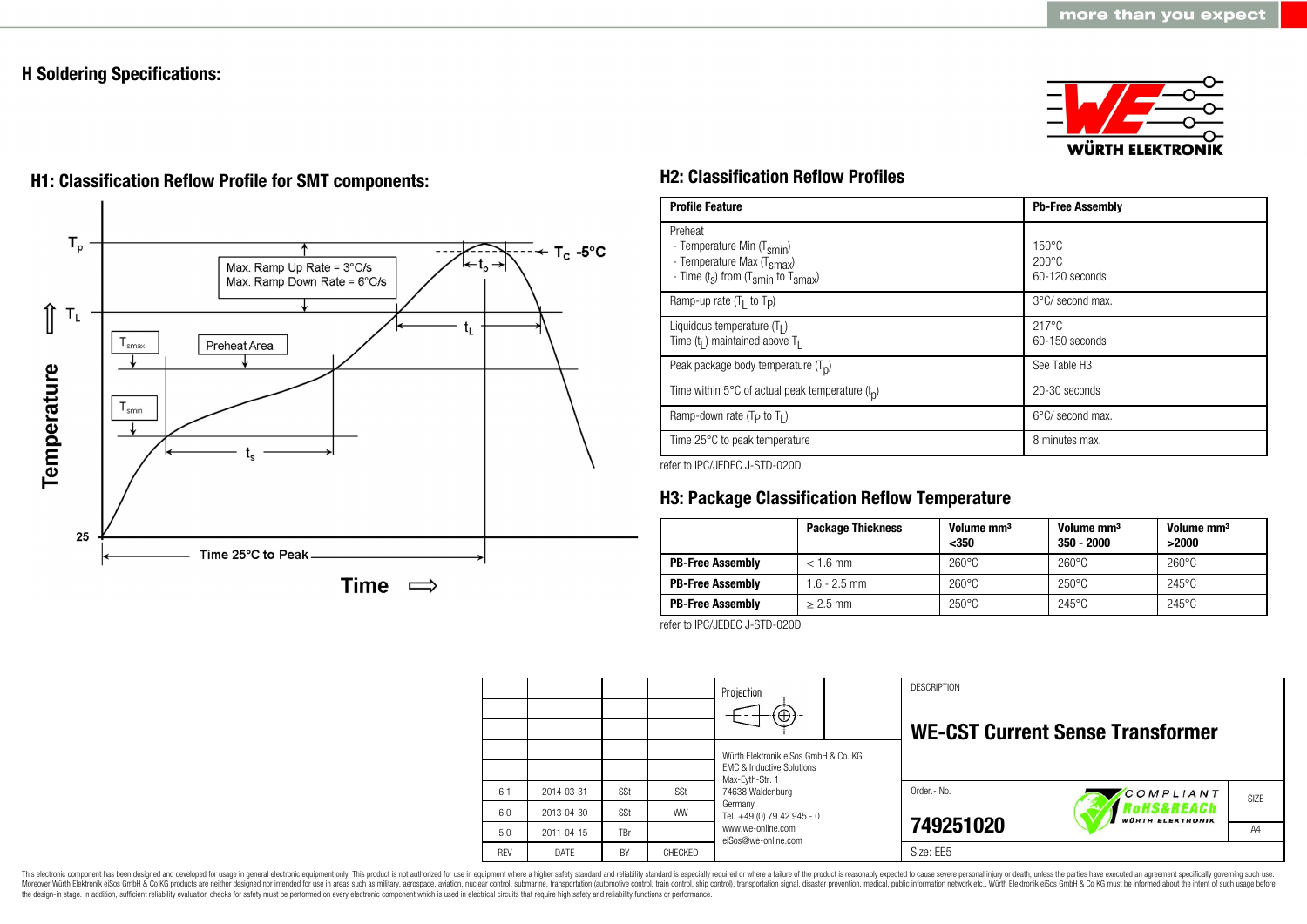# **I Cautions and Warnings:**

# **The following conditions apply to all goods within the product series of WE-CST of Würth Elektronik eiSos GmbH & Co. KG:**

# **General:**

All recommendations according to the general technical specifications of the data sheet have to be complied with.

The usage and operation of the product within ambient conditions, which probably alloy or harm the wire isolation, has to be avoided.

If the product is potted in customer applications, the potting material might shrink during and after hardening. The product is exposed to the pressure of the potting material with the effect that the core, wire and termination is possibly damaged by this pressure and so the electrical as well as the mechanical characteristics are endangered to be affected. After the potting material is cured, the core, wire and termination of the product have to be checked if any reduced electrical or mechanical functions or destructions have occurred.

The responsibility for the applicability of customer specific products and use in a particular customer design is always within the authority of the customer. All technical specifications for standard products do also apply to customer specific products.

Cleaning agents that are used to clean the customer application might damage or change the characteristics of the component, body, pins or termination.

Direct mechanical impact to the product shall be prevented as the ferrite material of the core could flake or in the worst case it could break.

## **Product specific:**

Follow all instructions mentioned in the data sheet, especially:

- •The soldering profile has to be complied with according to the technical reflow soldering specification, otherwise this will void the warranty.
- •Wave soldering is not applicable. Reflow soldering is recommended.
- •All products shall be used before the end of the period of 12 months based on the product date code, if not a 100% solderability can´t be ensured.
- •Violation of the technical product specifications such as exceeding the nominal rated current will void the warranty.

|            |            |     |           | Projection<br>$\Theta$                                                       | <b>DESCRIPTION</b> | <b>WE-CST Current Sense Transformer</b>         |      |
|------------|------------|-----|-----------|------------------------------------------------------------------------------|--------------------|-------------------------------------------------|------|
|            |            |     |           | Würth Elektronik eiSos GmbH & Co. KG<br><b>FMC &amp; Inductive Solutions</b> |                    |                                                 |      |
| 6.1        | 2014-03-31 | SSt | SSt       | Max-Eyth-Str. 1<br>74638 Waldenburg                                          | Order .- No.       | COMPLIANT                                       | SIZE |
| 6.0        | 2013-04-30 | SSt | <b>WW</b> | Germany<br>Tel. +49 (0) 79 42 945 - 0                                        |                    | <b>OHS&amp;REACh</b><br><b>WÜRTH ELEKTRONIK</b> |      |
| 5.0        | 2011-04-15 | TBr |           | www.we-online.com<br>eiSos@we-online.com                                     | 749251020          |                                                 | A4   |
| <b>REV</b> | DATE       | BY  | CHECKED   |                                                                              | Size: EE5          |                                                 |      |

This electronic component has been designed and developed for usage in general electronic equipment only. This product is not authorized for use in equipment where a higher safety standard and reliability standard is espec Moreover Würth Elektronik eiSos GmbH & Co KG products are neither designed nor intended for use in areas such as military, aerospace, aviation, nuclear control, submarine, transportation (automotive control), tain control) the design-in stage. In addition, sufficient reliability evaluation checks for safety must be performed on every electronic component which is used in electrical circuits that require high safety and reliability functions